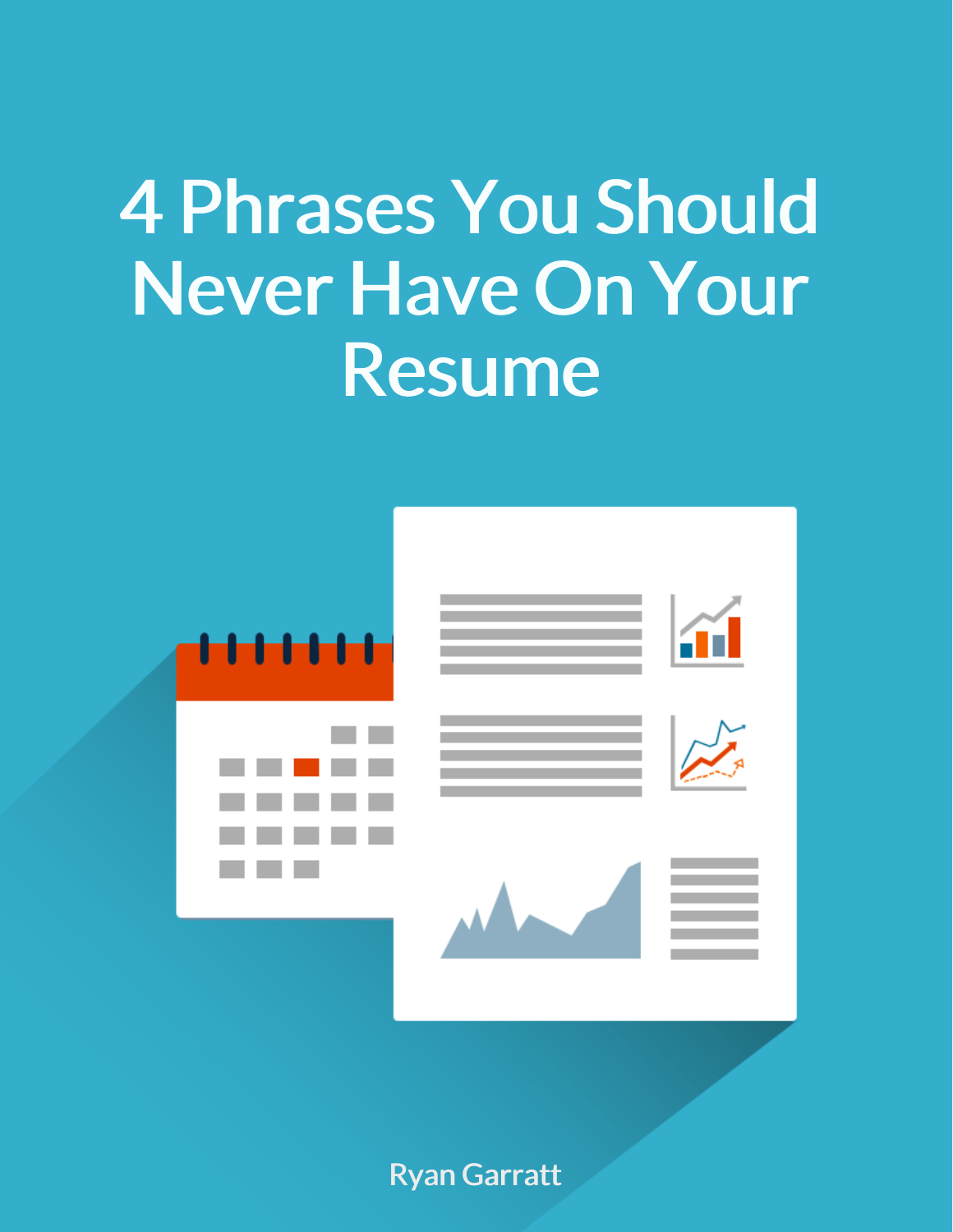Sometimes it's not about experience and skills that's the cause of a resume getting dismissed, but simply having phrases that turn employers off. On top of avoiding overused buzzwords on the resume like "creative," "innovative," "visionary," "team player," "motivated," "highly skilled," "hard worker," "passionate," and "driven" – that are really blank statements that don't demonstrate anything you want to also avoid certain phrases on the resume.

Here are some of the top phrases to avoid on your resume:

## 1. Job Duties

Job Duties essentially says to the employer that these are my responsibilities on the job. Well that's fine if the only one you need to impress is the Applicant Tracking System looking for matches in job description, but it doesn't inform the hiring manager how well you perform on the job – and they (the human) ultimately has the final say as to whether your resume is a keeper or not. A more attractive phrase to use is Accomplishments to describe your work experience. You want to inform the employer what you did on the job produced valuable results.

# 2. Transferable Skills

While professional resume writers speak of highlighting "transferable skills" on the resume when you're looking to make a career change or when you don't have the exact work experience the employer may be looking for, the specific term should be avoided on the resume. When hiring managers and recruiters see "transferable skills" on the resume, it basically sends the message of "I don't have the exact experience you're looking for, but…." A more effective phrase to use is Skills or Skill Set. It doesn't bring attention to the fact that you aren't a direct match with what they are looking for, but goes straight to the point of what you can offer that is of value to them.

## 3. Objective Statement

Traditionally the Objective Statement takes a prime spot at the top of the resume detailing what you the job seeker is looking for, but that's no way to compete in today's job market. The opening of your resume needs to make a bold statement informing the employer what you can do for them. Start the resume with a Profile Summary. For more tips, Contact Staff Depot today.